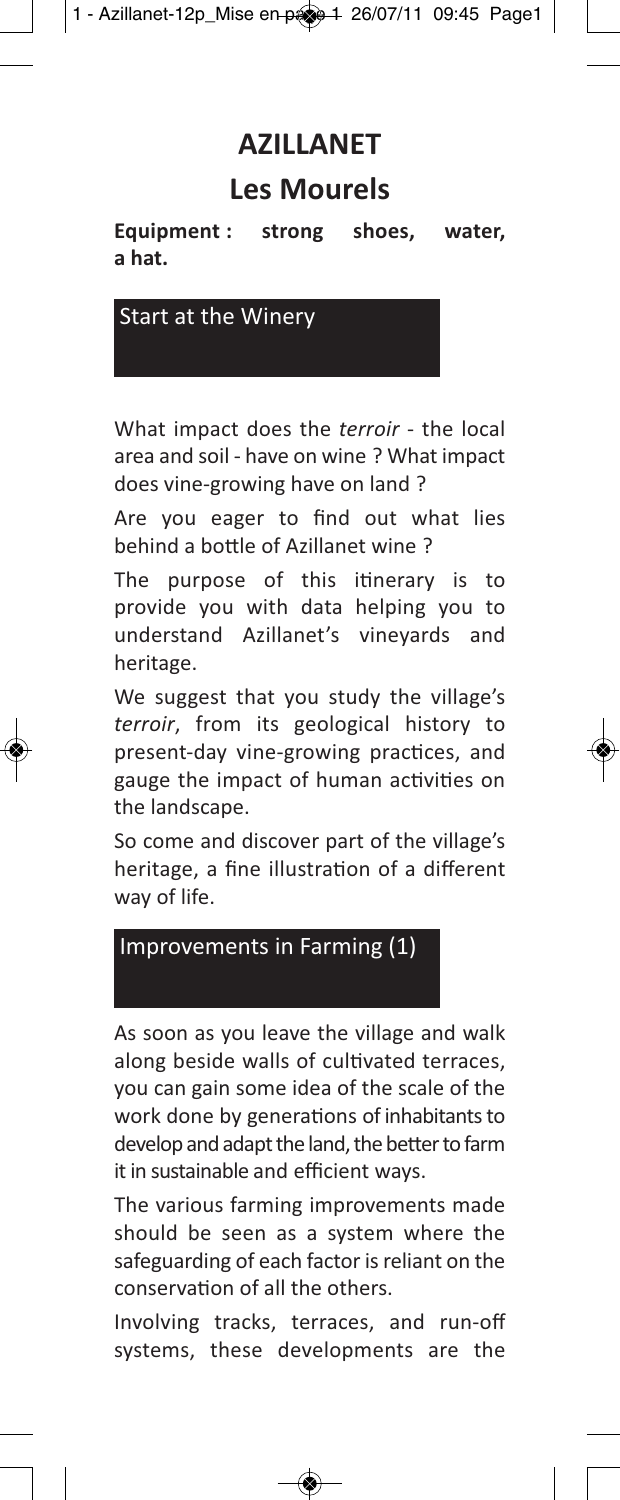complex and fragile outcome of experience and hard work.

To the right of the road, 50 meters before the walled garden, look at this depression in front of the trees.

It is one of many rainwater run-off networks that punctuate the circuit. This is a basin receiving ditch water from parcels on the other side of the road.

Through a buried pipe, it feeds the walled garden's well lower down. You will notice farming improvements everywhere, because, up until 1960, 90 % of the village land was used for agriculture and livestock.

At the crossroads just after the garden, bear left and walk along the vines, then through the pine wood.

Once on the road, take a detour to the left as far as the cross.

Vines (2)

A whole host of grape varieties are used for wine-making.

To your left you have a parcel of Syrah (an ameliorative red variety), spur pruned and called "Cordon de Royat".

To your right, a trellised vine (on wires), long cane pruned, called "Guyot", and further up on the right a vine planted with Carignan, pruned in the old "Gobelet" manner.

These vines grow in poor ground, naturally so, but further impoverished by decades of intensive farming.

This situation has been aggravated by bare (weed-free) soil and a sizeable input of chemical fertilizer.

Marl has a natural tendency to clod and form a surface crust, preventing water from trickling downward - so, as it runs off, it erodes the soil.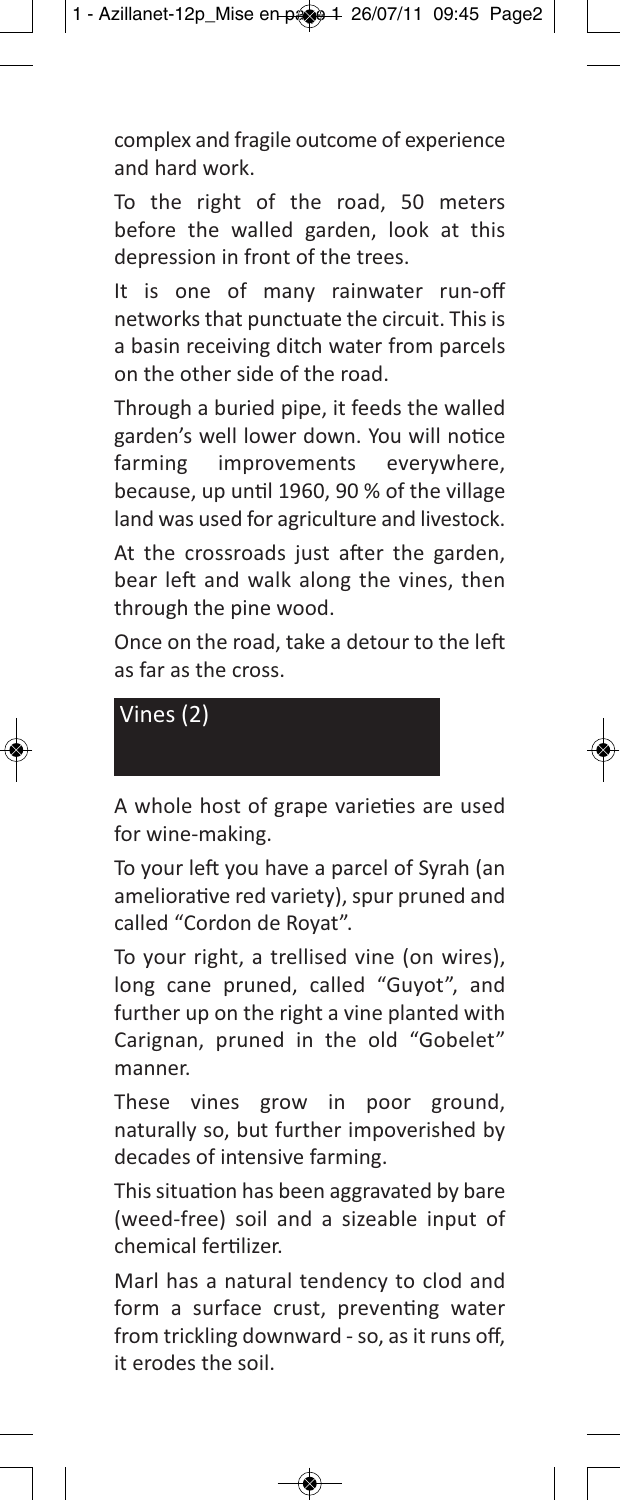Availability of water is also of paramount importance for wine quality.

In order to thrive in this dry, semi-arid climate, the vine must thrust its roots deep down, seeking the humidity that will keep it alive.

Why the different ways of pruning ?

It depends essentially on how the wine grower wishes to label his product (AOP Minervois, Minervois La Livinière, Vin de Pays) : short pruning to limit yields and encourage quality ; long to produce more. But pruning will also vary according to the nature of the soil and the grape variety chosen.

The wine-grower's influence involves other farming practices as well - the way the ground is worked (fertilizer input, keeping grass between rows…) and "green" operations (controlling foliage and grape quantities).

He will try to distribute the bunches nicely on each plant, with good exposure to the sun (for better aeration and ripening).

In this way, the wine-grower with his sights set on quality wines combines several techniques to create balanced vines.



"Those who weep as they sow, sing as they reap". The words carved in stone give us an idea of how farming used to be.

This saying attests to a period when vines were not ubiquitous, a time of mixed faming nowadays almost vanished, mainly because of the arid local climate.

In bygone days processions wound their way to this cross, to bring on rain.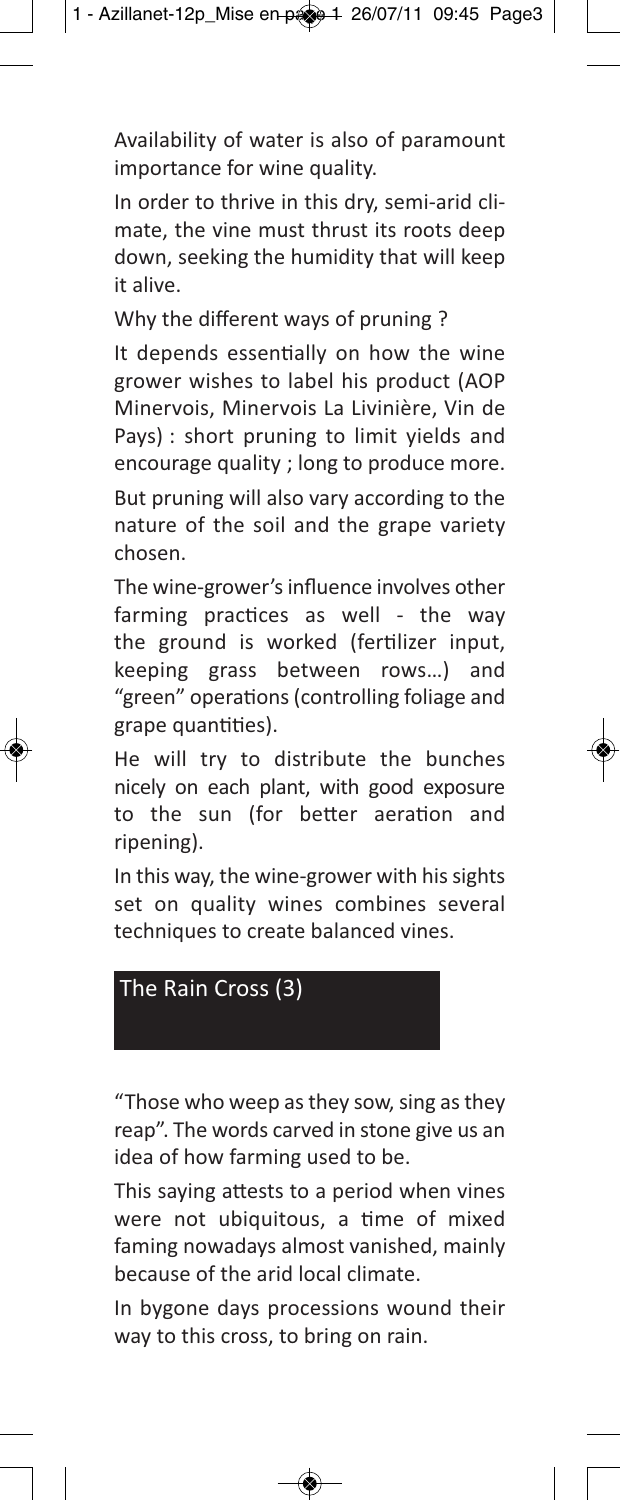Now go back the way you came, pass the Croses stream, and take the road to the left. As you do, stop and look at what is underfoot.

Geology (4)

You are now in the "Mourels" area, stretching northwest to the Oupia hills. What is a *Mourel* ?

It is an elongated hill formed by erosion.

This area therefore boasts a series of uncultivated rocky ridges and marly depressions where vines grow.

This earth is a marl ; the colour variations have to do with the degree of oxidized iron it contains - the more it does, the darker the hue.

And take a closer look at the rock beneath your feet, and touch it… It is rough and streaked with darker lines : it is sandstone.

Marls and sandstones originate from river deposits, made 45 million years ago, sediment torn from the mountain.

The stripes and alternating marl and sandstone are caused by the current's strength. The slower it gets, the finer the deposits resulting in coarse and fine sandstones, and marls.

Higher up, on your left, at the bend, you will see a scale model of erosion at work as it fashions the landscape.

A few years ago, the blocks on the ground were part of the sandstone bank just above.

The marly stratum beneath the sandstone is gradually eroding, causing the latter to topple. Now try to put the puzzle back together.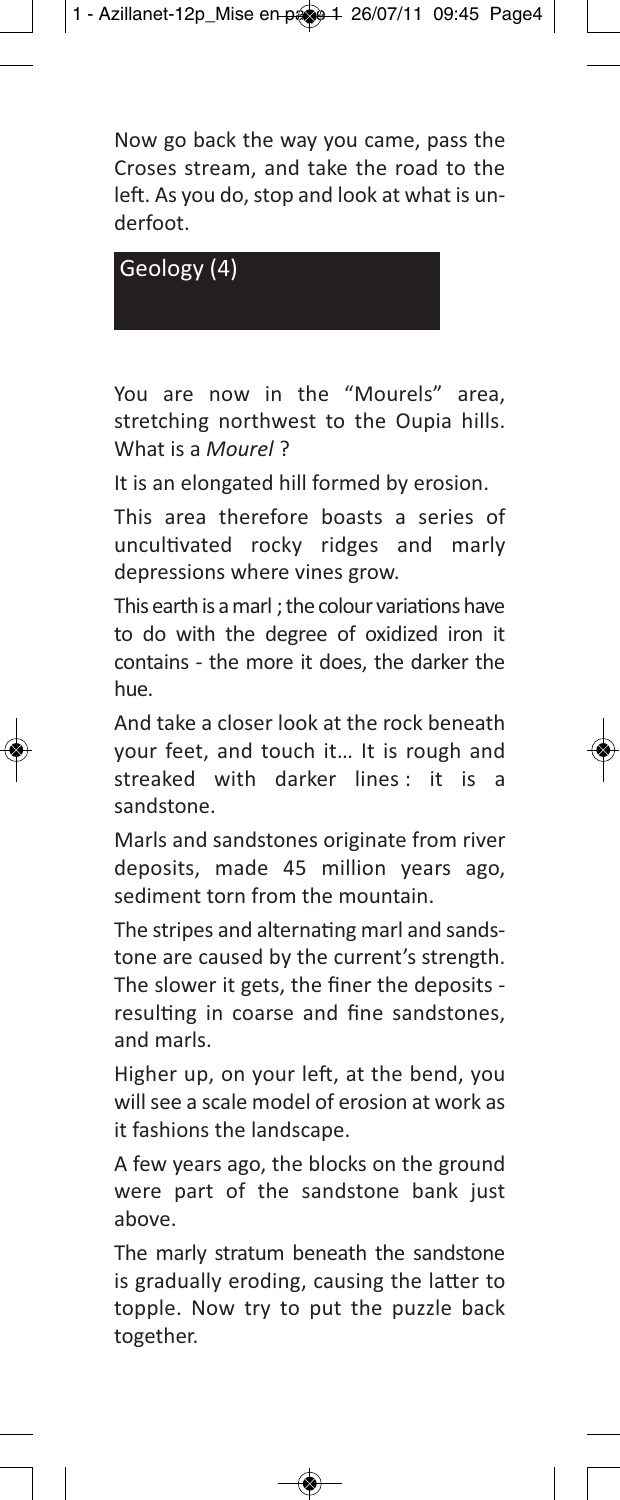If you look carefully, you will observe this phenomenon further on, on a larger scale…

After the ford, on the straight uphill stretch of road, have a good look at the vines and earth. All along the path you are on you will notice several fallow areas in differing stages of development.



This piece of land was abandoned some ten years ago. For an area that was once farmed in its entirety, evolution has to beat a retreat at some stage.

This is what has been going on since the 1960s. Subsidized vine clearances, aimed at dealing with over-production crises, have above all concerned less productive hillside plots.

These fallow areas are not used by anybody these days - the last flocks of goats and sheep disappeared from these parts not long after the last war - except beekeepers.

This abandonment goes hand in hand with more intensive farming methods.

Areas described as unproductive, because of their surface soil, and labourintensive upkeep, are being increasingly abandoned, with most farmers preferring to focus their efforts on more accessible lands.

Though fragmented, these environments form especially important ecological compensation zones in farming regions.

In them, fauna and flora develop during the early evolutionary phases. But as the land becomes gradually covered and closed, this interest dwindles.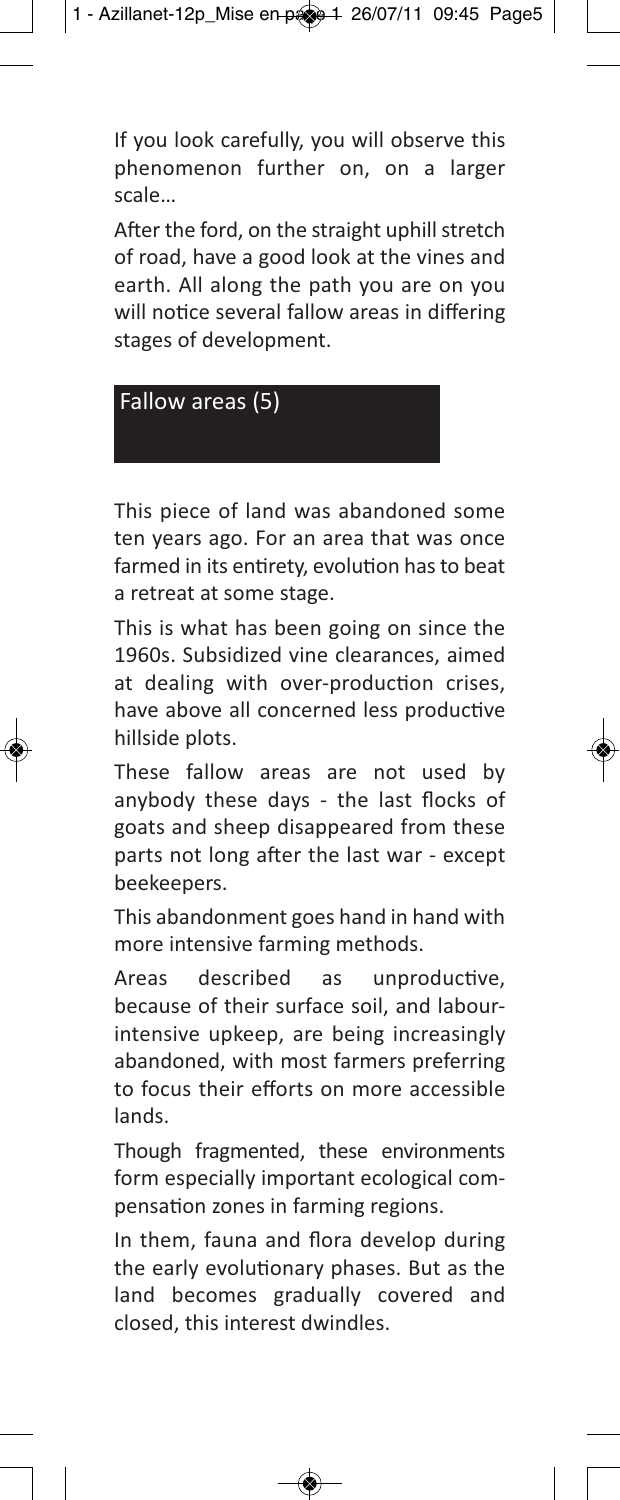This phenomenon - the appearance of natural plant cover - renders the landscape uniform, and alters our perception of it.

Orchids are excellent clues, because they appear as soon as a parcel stops being farmed, immediately after colonizing plants, and they then vanish once the vegetation reaches the bush stage, and suffocates small plants because of lack of light.

This is when there is the highest fire risk, also when biodiversity is at its weakest, and when the environment thus formed is barely accessible to us.

Agriculture follows a cyclical evolutionary pattern ; the next cycle of vine replanting should help reduce the amount of fallow land…

As you leave the wood, the track joins the Route des Cardonnières. Take this to your left…

Cardonnières (6)

The name of this road reminds us that teasel (also called fuller's teasel) production the *cardère* - was carried on in this part of the Commune in the 19th century.

This thistle is used for carding wool, an operation that separates untreated woollen thread and aligns it in the same direction.

Separated from the plant and affixed to long narrow wooden planks, the prickly forms made nothing less than natural brushes, perfect for carding.

First used in cottage industry, these thistles were still in use when carding was being industrialized.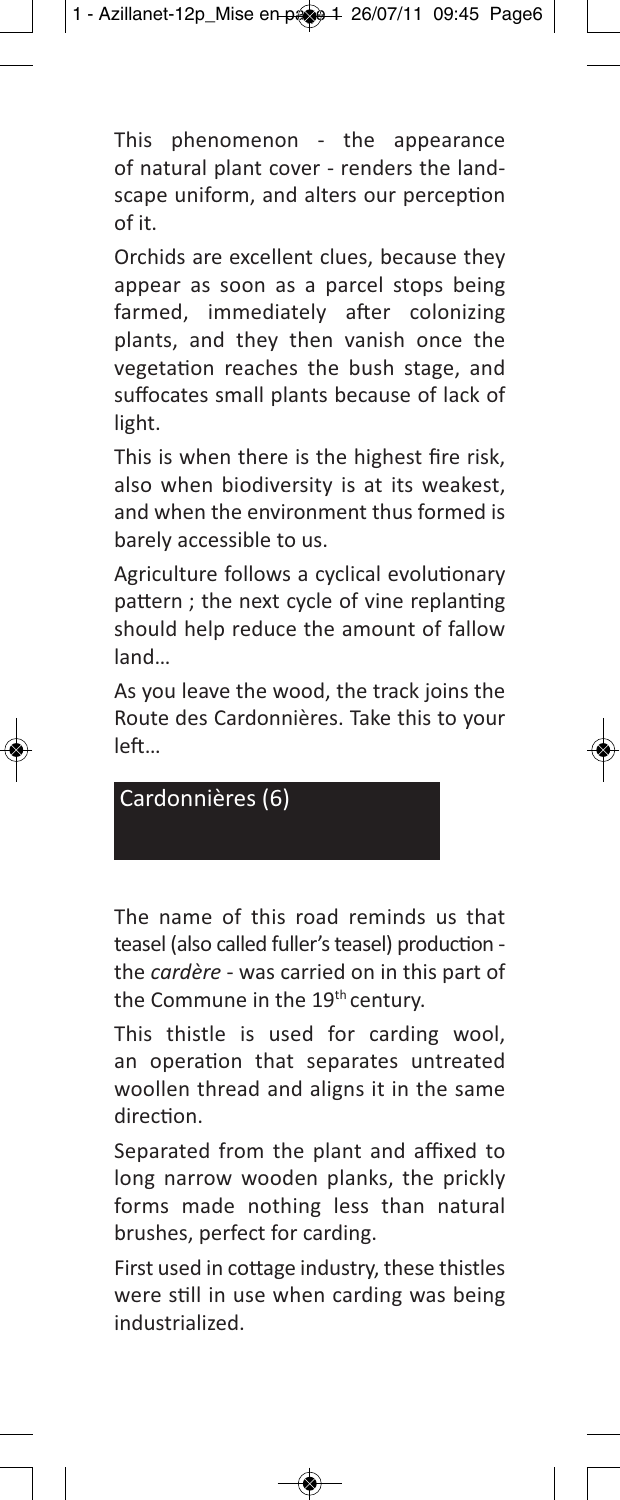The small, prickly brushes were then put together in hundreds on rollers which, with a regular movement, combed the wool and unravelled the fibres.

Another use was then developed : with manufactured linen fabrics, the thistle brushes created a flocking on the surface.

This down increased the fabrics' softness and warmth. Up until the early 20<sup>th</sup> century, thistles from the south of France were still being dispatched all over the world.

They are still used for luxury woollens.

As you make your way downhill, fruit trees line the roadside.

Fruit Trees (7)

Wine-growers often used to include a few vegetables and fruit trees within their vines.

There are still plenty of fruit trees on this stretch of the path - including service trees (*Sorbus domestica*) and azaroles (*Crataegus azarolus*).

Their fruit is rich in vitamins and is conveniently ripe during the grape harvest. You will also find caper trees (*Caparis spinosa*) at the foot of scree and slopes.

Some wine-growers tend to these trees, and plant more of them, for the pleasure of it, but also because more and more scientific studies are proving the advantages of plants associated with crops.

The link may be direct (soil improvement and protection) or created via crop-useful animals hosted by the plant.

At the azarole tree, head right.

From now on, and as far as the road, you can see different stages of fallow : compare the plant species present and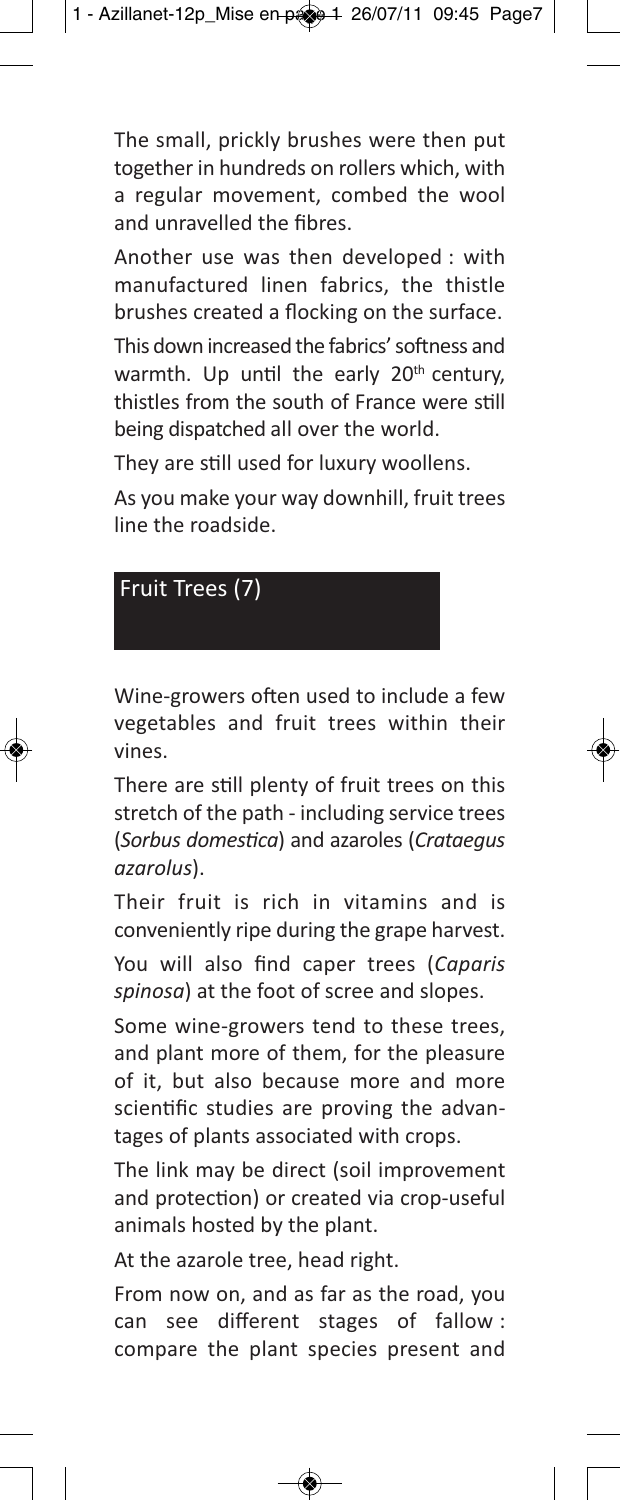their stage of development.

Now you come to the "Paysage d'Azillanet" sign.

Go back to the right, behind you, following the cypress trees.

Appelation d'Origine Protegée/Protected Origin [AOP] (8) Minervois La Livinière

You have just entered the Terroir du Petit Causse zone, listed as "Minervois La Livinière", a village AOP within the Minervois AOP, which is more restrictive for parcel selection and yields.

Overall, the soils here have the same features as in the "Mourels" zone, but are stonier, caused in particular by the juxtaposition of sandstones and soft limestones.

Gravel and pebbles improve the soil's structure, helping water to penetrate, reducing compaction, and speeding up the earth's warmth.

After the picnic area and the panoramic table, the track passes by a well and, a little further on, runs past a…



There are not many 'capitelles' in this area compared with other parts of the Commune.

You have seen other types of shelters, combining two parallel stone walls and a corrugated iron roof.

This 'capitelle' built up against a rock is thus all the more interesting because it is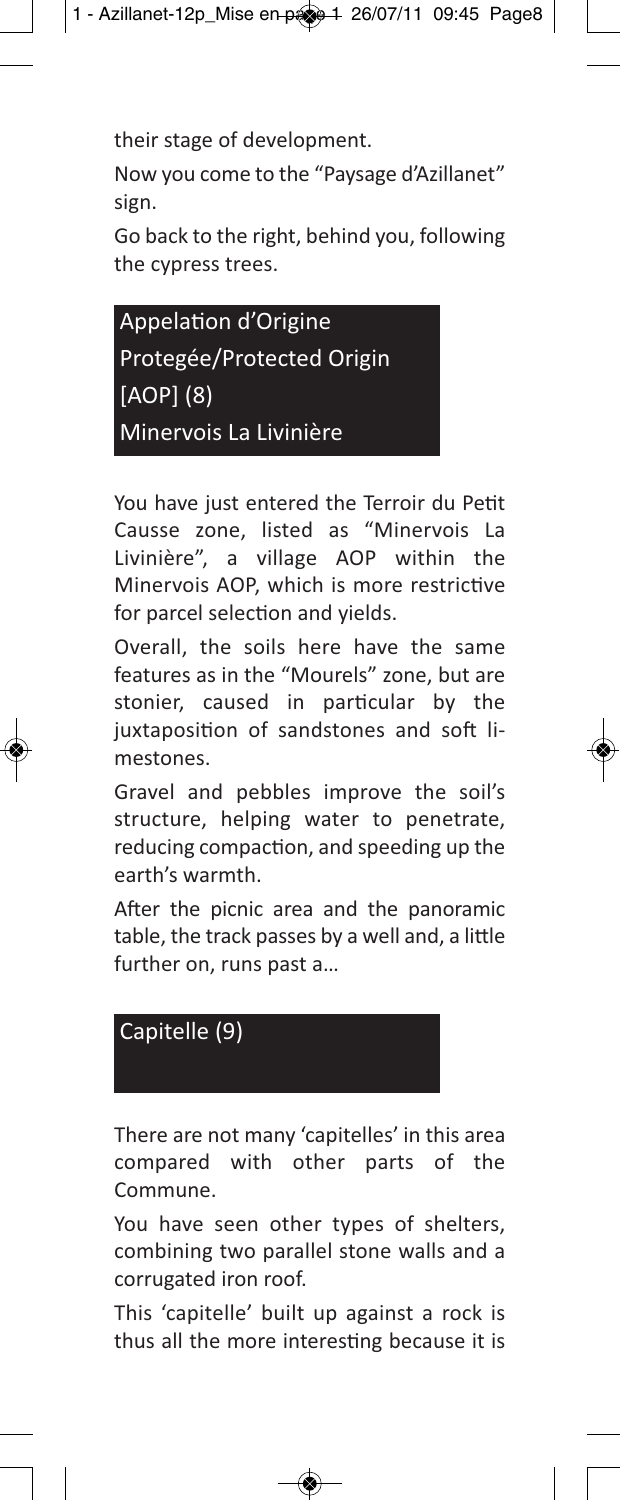associated with a water collection system consisting of a tank, a well, channels and a pond.

You can stick your head inside the 'capitelle' to see how it is built, and admire the corbelling used in this region : the stones are laid on top of one another, slightly staggered.

This 'capitelle' is covered with large sandstone slabs.

The stability is obtained by the balanced masses between the building's inner and outer "skins".

Most dry stone huts in this area were built during the 19<sup>th</sup> century to act as temporary shelters for those working that parcel.

If the weather turned, the farmer would find refuge here, or take a pause from the wind ; he would also use it to keep his tools and products needed for his activities.

Today it may be your turn to take shelter, if the weather turns bad. You will soon find the Chemin des Jardins running along the Tary stream, leading to the Font Grande spring.

Posaranca (10)

## from *potz* meaning a well

Heading slightly downhill towards the village, you can see a garden where there is a well still with its well-sweep, called a *posaranca* (*pouzzarenque*) hereabouts.

This is the oldest system for raising water, and one still used in many countries (e.g.. the *chadouf* in North Africa).

This well-sweep is in a village garden, downstream from the wash house.

You can still see its counter-weight, a metal ball, and the two stone basins used to distribute water in the garden.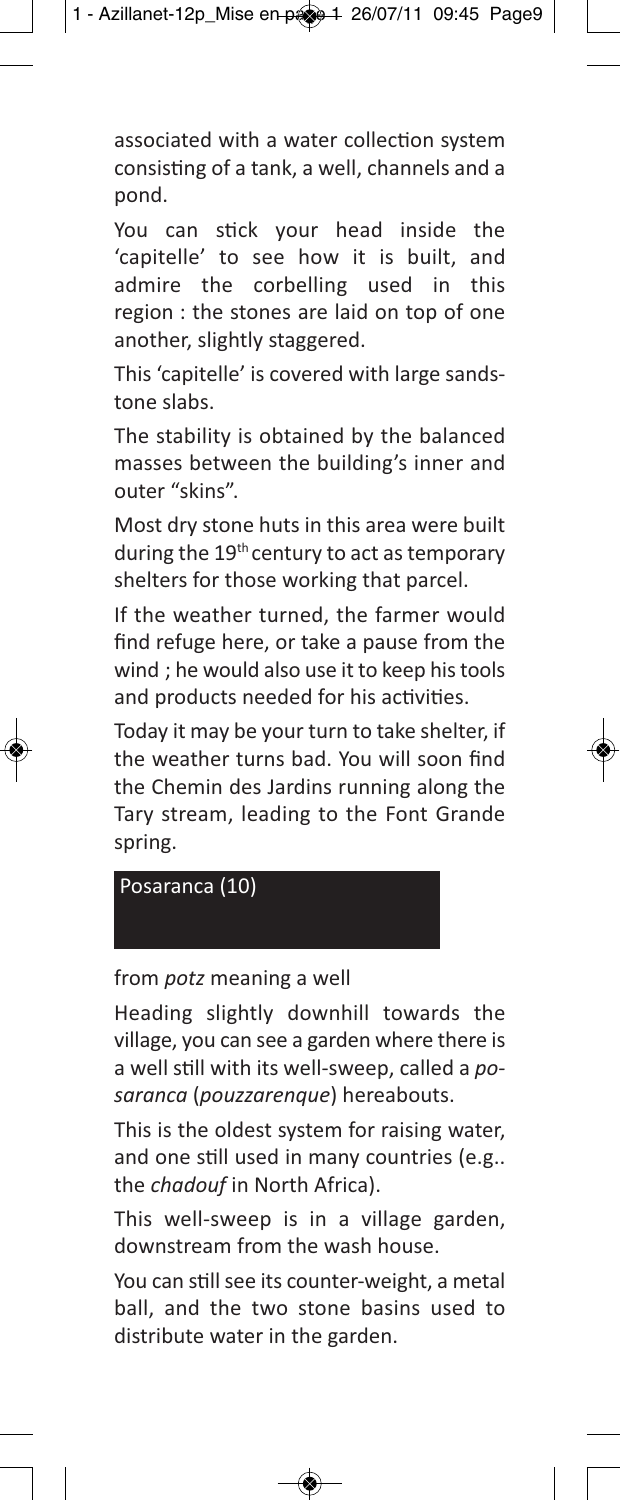You must now go back up the track to see the Font Grande spring, where another sign awaits you nearby. Before leaving the spring, take the narrow path to the right, after the bridge… for 50 metres.

Lignite (11)

This place may seem of little interest, but on closer inspection you will note the shift between banks of limestone and sandstone.

And this dark line in the limestone is a seam of lignite, the very origin of mines.

You can rejoin your track where, higher up on the bend, you will be among shady holm oaks. So sit for a while on the low wall. The village off in the distance is Oupia.

The vines in front of you are Syrah, and those behind the cypresses, Grenache.

In passing, note the way these parcels are farmed, and work out the wine-grower's goal.

Now you can start your descent to the lowlands. When you reach the stream, you will walk along a cleared vineyard. You will be walking on a …



from *cal* meaning stone

This arrangement of dressed stones is still in good repair, proof of the endurance of this kind of pavement, often used in courtyards and steep streets.

A 'calade' represents a huge amount of labour, probably designed to strengthen a wet area - and is certainly not there ha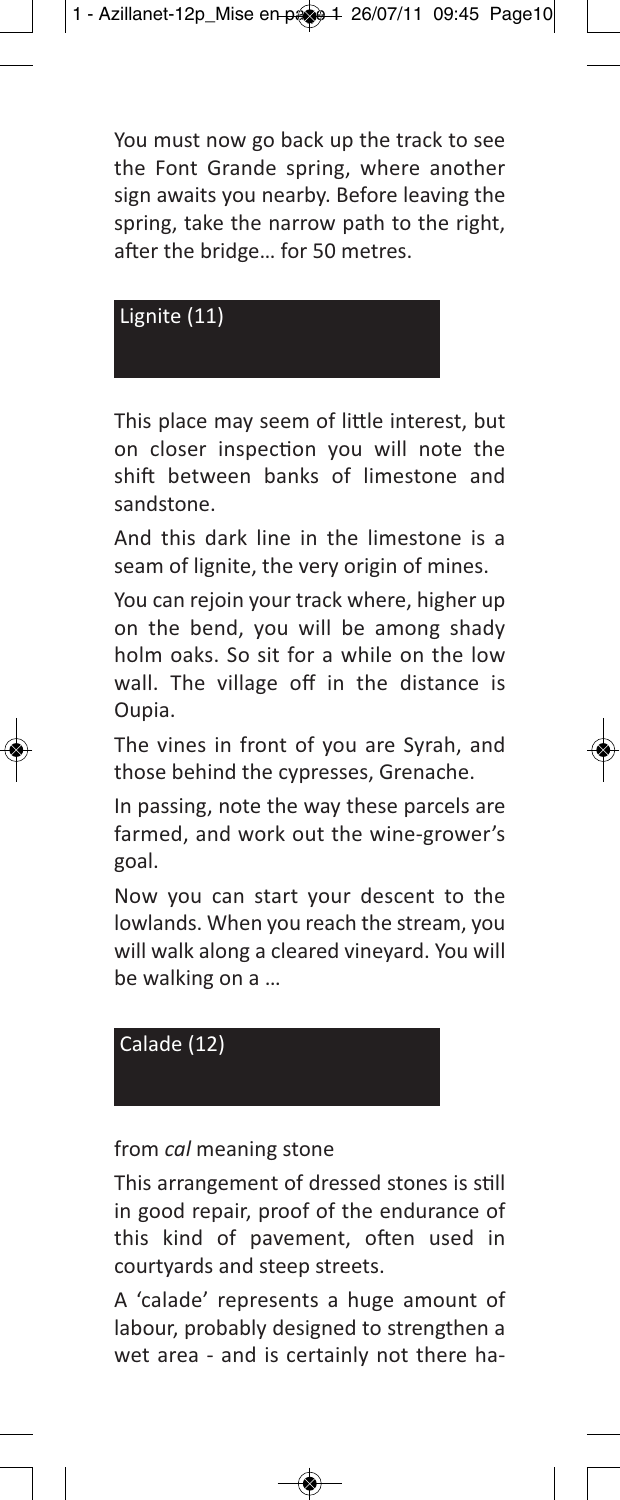phazardly. This road was definitely important for the village in the past.

The road now takes you to the village through vineyards. On the left, you will see an ideally managed parcel : capitelles and supporting walls in good repair, vines, olive and fruit trees, well maintained embankments and ditches.

You now enter and walk through the village taking its narrow lanes, and end up where you started out. Just before reaching the village winery, the pretty painted doors hide a marvel of this wine-growing heritage :



In 1965, the equipment in Azillanet's cooperative cellars was replaced by an ingenious device for transporting grapes, invented by Professor Flanzy, a Narbonnebased agronomist and engineer.

Foreshadowing carbonic maceration (whole grapes), he installed a system of small wagons running on a raised rail.

This makes it possible to take the grapes to the vats without crushing. Unfortunately the building is not suitable for visits.

Now that you have discovered the village's personal secrets, along with its history, its growth, and its land, you will no longer sample Azillanet's wines with the same palate. They will certainly not taste the same, and perhaps you will find in them images, aromas and sensations encountered during your walk.